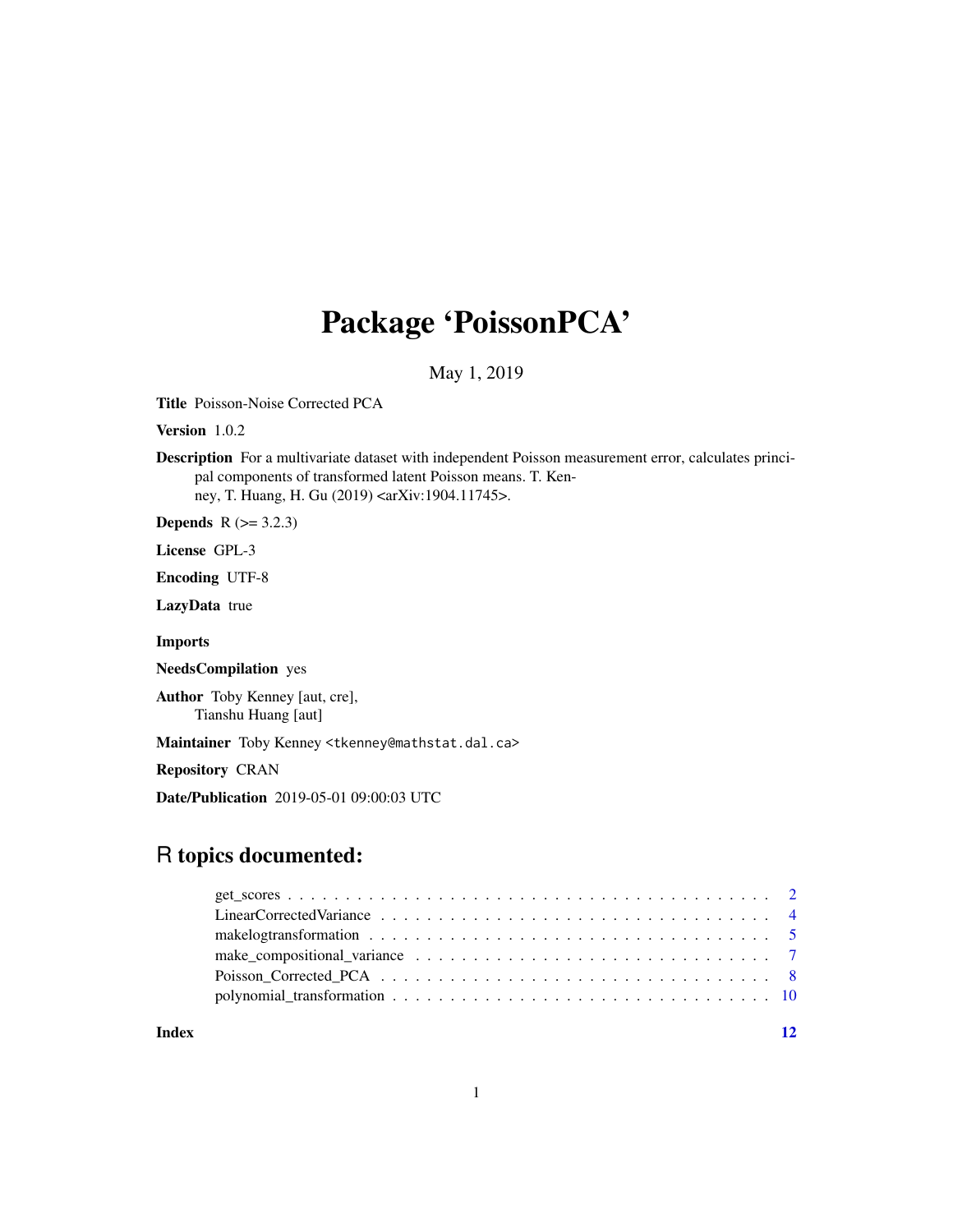<span id="page-1-0"></span>

## Description

This function is based on principal component analysis of a transformation of latent Poisson means of a sample. Given the estimated principal components of the latent Poisson means, this function estimates scores using a combination of likelihood and mean squared error.

## Usage

```
get_scores(X,V,d,k,transformation,mu)
get_scores_log(X,V,d,k,mu)
```
#### Arguments

| X  | The data matrix                                                     |
|----|---------------------------------------------------------------------|
| V  | Vector of all principal components of the transformed latent means  |
| d  | Eigenvalues corresponding to the principal components               |
| k  | Number of principal components to project onto                      |
|    | transformation The transformation to be applied to the latent means |
| mu | The mean of the transformed latent means                            |

## Details

This function estimates the latent transformed Poisson means in order to minimise a combination of the log-likelihood plus the squared residuals of the projection of these latent means onto the first k principal components. Note that for transformed Poisson PCA, the scores are not nested, so the choice of k will have an impact on the projection. The get\_scores\_log function deals with the special case where the transformation is the log function.

#### Value

| scores | The principal scores                             |
|--------|--------------------------------------------------|
| means  | The corresponding estimated latent Poisson means |

#### Author(s)

Toby Kenney <tkenney@mathstat.dal.ca> and Tianshu Huang <>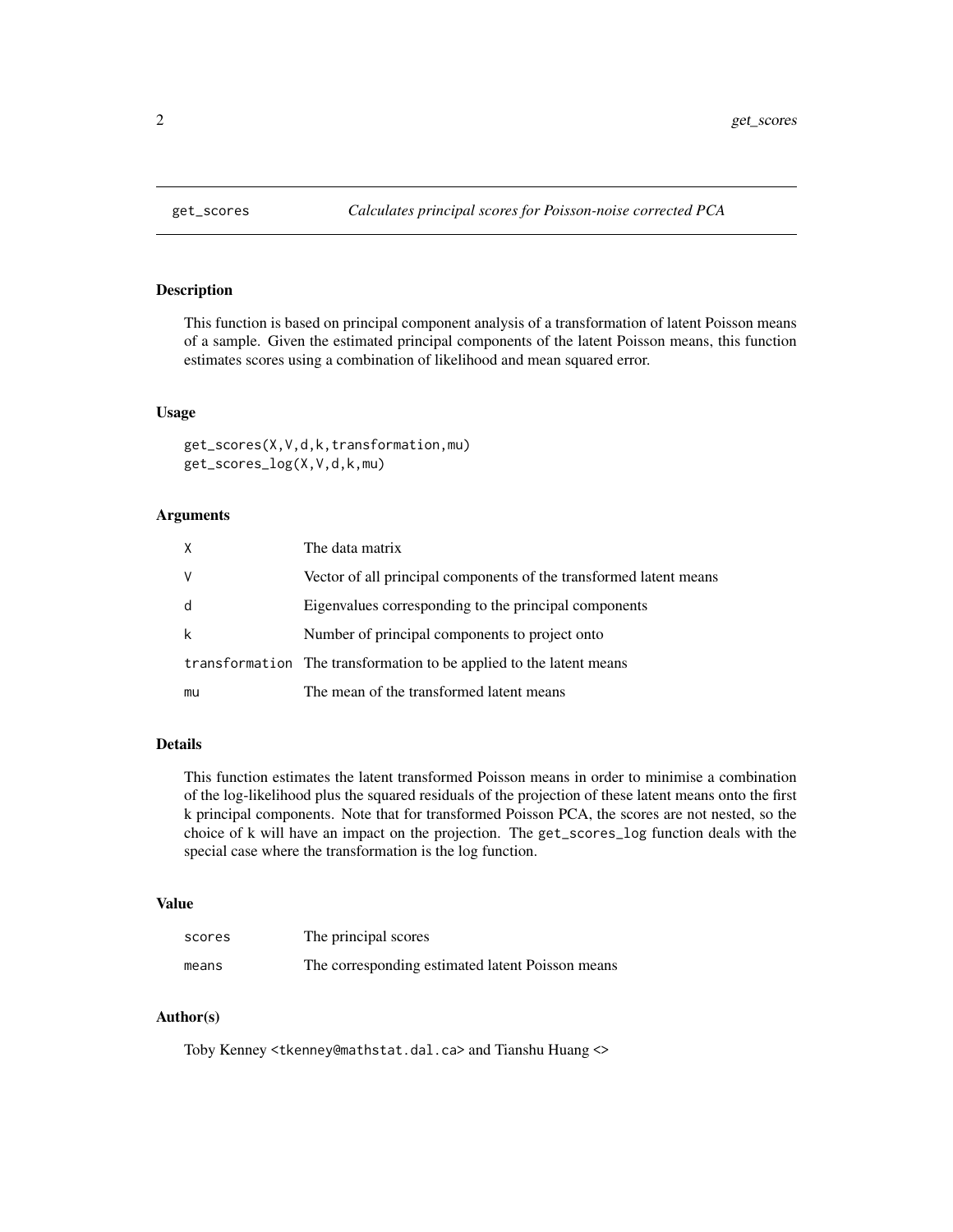## get\_scores 3

## Examples

```
n<-20 #20 observations
p<-5 #5 dimensions
r<-2 #rank 2
mean<-10*c(1,3,2,1,1)
set.seed(12345)
Z<-rnorm(n*r)
dim(Z) < -c(n,r)U<-rnorm(p*r)
dim(U) < -c(r,p)Latent<-Z%*%U+rep(1,n)%*%t(mean)
X<-rpois(n*p,as.vector(Latent))
dim(X) < -c(n,p)Sigma<-LinearCorrectedVariance(X[-n,])
eig<-eigen(Sigma)
get_scores(X[n,],eig$vectors,eig$values,r,"linear",colMeans(X[-n,]))
Xlog<-rpois(n*p,exp(as.vector(Latent)+3))
dim(Xlog)<-c(n,p)
logtrans<-makelogtransformation(3,4)
Sigmalog<-TransformedVarianceECV(X[-n,],logtrans$g,logtrans$ECVar)
eiglog<-eigen(Sigmalog)
gX<-X[-n,]
if(!is.null(logtrans)){
   for(i in 1:(n-1)){
       for(j in 1:p){
            gX[i,j]<-logtrans$g(X[i,j])
       }
   }
}
mu<-colMeans(gX)
```
get\_scores\_log(X[n,],eiglog\$vectors,eiglog\$values,r,mu)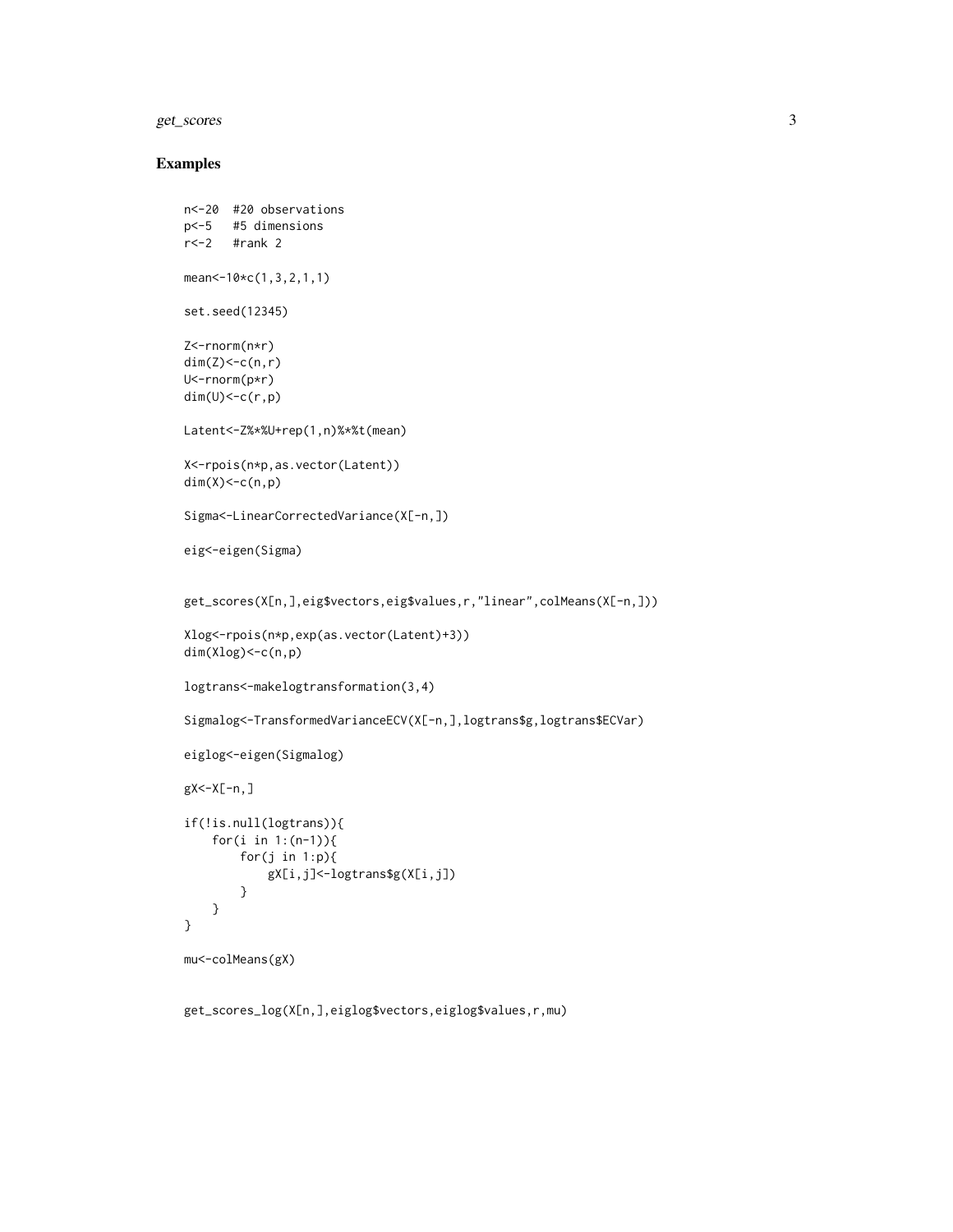```
LinearCorrectedVariance
```
*Estimates variance of a transformation of latent Poisson means*

#### Description

Given a data matrix  $X[i,j]$  which follows a Poisson distribution with mean Lambda[i,j], this function estimates the covariance matrix of a transformation f of the latent Lambda.

#### Usage

```
LinearCorrectedVariance(X)
LinearCorrectedVarianceSeqDepth(X)
TransformedVariance(X,g,CVar)
TransformedVarianceECV(X,g,ECVar)
```
#### Arguments

| X.    | the data matrix                                                                                                                      |
|-------|--------------------------------------------------------------------------------------------------------------------------------------|
| g     | an estimator of the transformation function f(Lambda). That is, if X~Poisson(Lambda),<br>$g(X)$ should be an estimator of f(Lambda). |
| CVar  | an estimator of the conditional variance of $g(X)$ conditional on Lambda.                                                            |
| ECVar | an estimator of the conditional variance of $g(X)$ conditional on Lambda.                                                            |

#### Details

LinearCorrectedVariance merely estimates the covariance matrix of the latent Poisson means without transformation. LinearCorrectedVarianceSeqDepth deals with the common case in microbiome and other analysis, where the Poisson means are subject to large multiplicative noise not associated with the parameters of interest. In these cases, we would like to estimate the covariance of the compositional form of Lambda. That is, we want to scale the rows of Lambda to all have sum 1, and estimate the covariance matrix of the resultant matrix. This method uses the actual row sums of X as estimates of the scaling to be performed. TransformedVariance estimates the variance of a function of Lambda. It takes two additional parameters: g and CVar which are functions of X. g should be an estimator for the desired transformation f(Lambda) from an observation X. For example, if f(Lambda)=Lambda^2, then the unbiassed estimator is  $X^*(X-1)$ . CVar is an estimator for the conditional variance of  $g(X)$  given Lambda. For example, if  $f(Lambda)=Lambda^2$ , and we use the unbiassed  $g(X)=X^*(X-1)$ , then the variance of  $g(X)$  is  $4^*Lambda^3+3^*Lambda^2$ , so an unbiassed estimator for this is  $CVar(X)=4*X*(X-1)*(X-2)+3*X*(X-1)=X*(X-1)*(4*X-5)$ . The function polynomial\_transformation will compute the unbiassed estimators for a given polynomial. The function makelogtransformation compute estimators for the log function. TransformedVarianceECV is the same as TransformedVariance, except that the third parameter estimates the average conditional variance from a sample of values of X, rather than a single value.

#### Value

An estimated covariance matrix for the transformed latent means.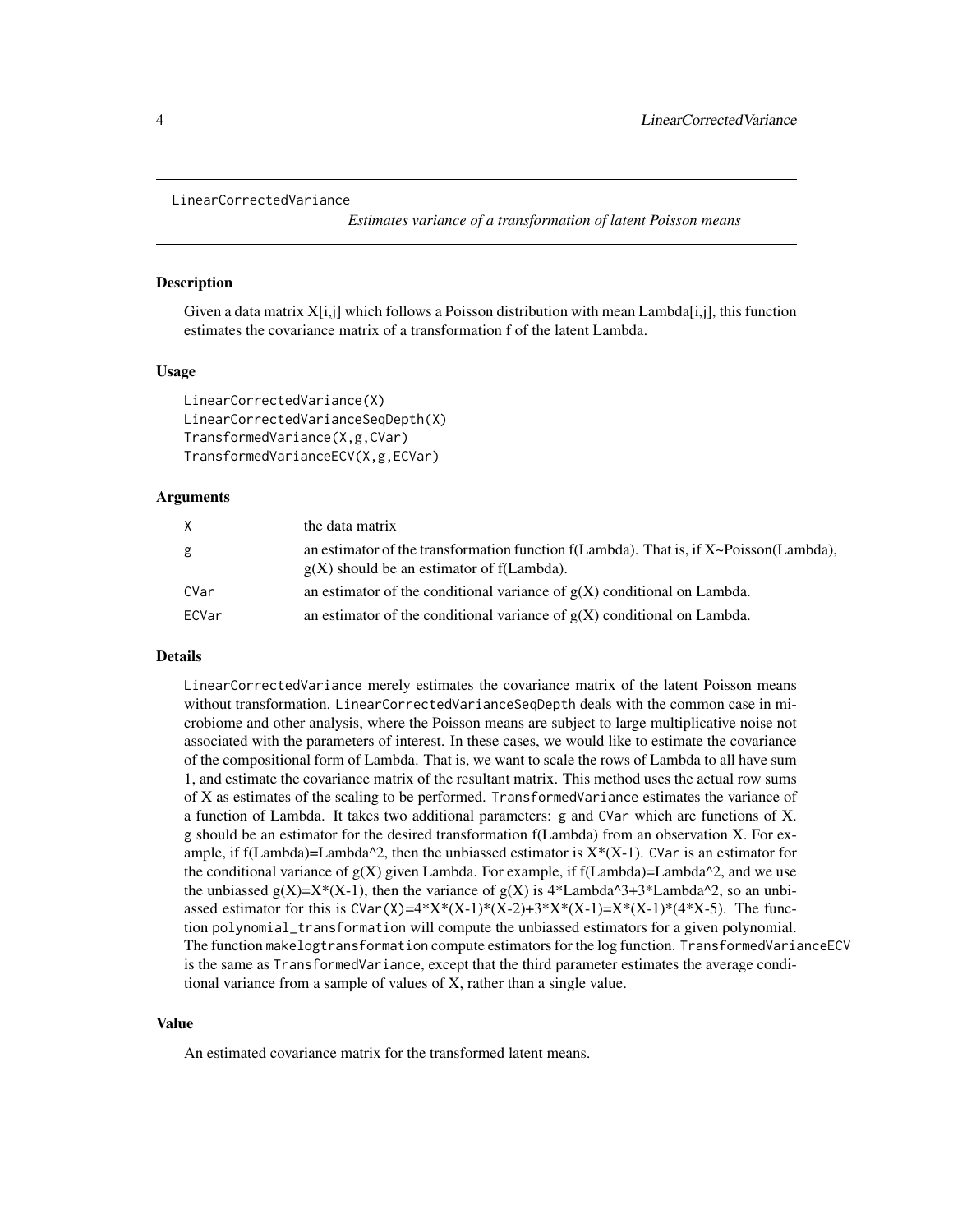```
makelogtransformation 5
```
## Author(s)

Toby Kenney <tkenney@mathstat.dal.ca> and Tianshu Huang <>

#### Examples

```
n<-20 #20 observations
p<-5 #5 dimensions
r<-2 #rank 2
mean<-10*c(1,3,2,1,1)
Z<-rnorm(n*r)
dim(Z) < - c(n, r)
U<-rnorm(p*r)
dim(U) < -c(r,p)Latent<-Z%*%U+rep(1,n)%*%t(mean)
X<-rpois(n*p,as.vector(Latent))
dim(X) < -c(n,p)LinearCorrectedVariance(X)
seqdepth<-exp(rnorm(n)+2)
Xseqdep<-rpois(n*p,as.vector(diag(seqdepth)%*%Latent))
dim(Xseqdep)<-c(n,p)
LinearCorrectedVarianceSeqDepth(Xseqdep)
squaretransform<-polynomial_transformation(c(1,0))
Xsq<-rpois(n*p,as.vector(diag(seqdepth)%*%Latent)^2)
dim(Xsq)<-c(n,p)
TransformedVariance(Xsq,squaretransform$g,squaretransform$CVar)
Xexp<-rpois(n*p,as.vector(diag(seqdepth)%*%exp(Latent)))
```
logtrans<-makelogtransformation(3,4)

TransformedVarianceECV(X,logtrans\$g,logtrans\$ECVar)

makelogtransformation *constructs a log transformation for use with functions from the PoissoncorrectedPCA package.*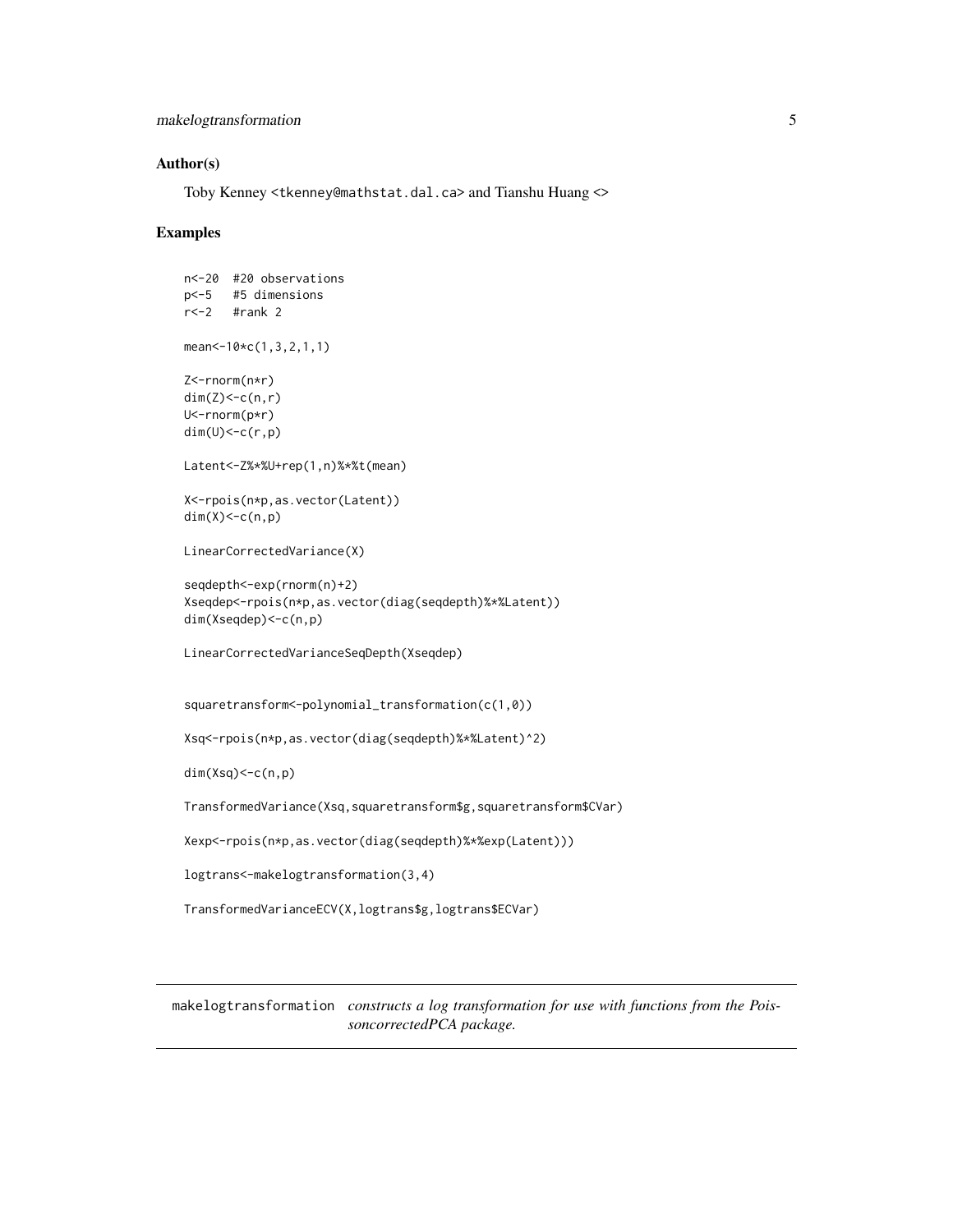#### Description

When we are dealing with a transformation of the latent Poisson mean Lambda, we need various useful functions. This function computes the necessary functions for the log transformation, and returns a list of the required functions.

#### Usage

makelogtransformation(a,N,uselog=6,unbiassed=TRUE)

#### Arguments

| a         | The point about which to expand the Taylor series (see details)                                           |
|-----------|-----------------------------------------------------------------------------------------------------------|
| N         | The number of terms in the Taylor series to expand (see details)                                          |
| uselog    | Value above which we use the logarithm to approximate $g(x)$ . Typically should<br>not be larger than 2a. |
| unbiassed | Indicates that the recommended unbiassed method should be used.                                           |

#### Details

The logarithmic transformation is fundamentally unestimable. There is no estimator which is an unbiassed estimator for log(Lambda). This is because the logarithm function has a singularity at zero, so has no globally convergent Taylor series expansion. Instead, we aim to use an approximately unbiassed estimator. For large enough X,  $g(X)=log(X)$  is a reasonable estimator. For smaller X, we need to compute a Taylor series for exp(-Lambda)log(Lambda). We do this from the equation  $log(x)=log(a)+log(x/a)$  and the Taylor expansion  $log(1+y)=y-y^{2}/2+y^{3}/3-...$  where y=x/a-1. This has radius of convergence 1, so will converge provided  $0 \ll x \ll 2a$ . However, if we try to convert it to a polynomial in x, the coefficients will diverge. Instead, we truncate this Taylor series in y at a chosen number N terms. If the x is close to a, this truncated Taylor series should give an approximately unbiassed estimator for log(Lambda). Choice of N can have some effect. Larger values of N reduce the bias of  $g(X)$  but increase the variance. Experimentally, a=3 and N=6 seem to produce reasonable results, with  $g(X)=log(X)$  for  $X>6$ .

#### Value

| type         | $=$ " $\log$ "                                                                  |
|--------------|---------------------------------------------------------------------------------|
| $\mathbf{f}$ | function which evaluates the transformation                                     |
| g            | an estimator for the transformation of a latent Poisson mean                    |
| solve        | function which computes the inverse transformation (often used for simulations) |
| ECVar        | an estimator for the average conditional variance of $g(X)$                     |

#### Author(s)

Toby Kenney <tkenney@mathstat.dal.ca> and Tianshu Huang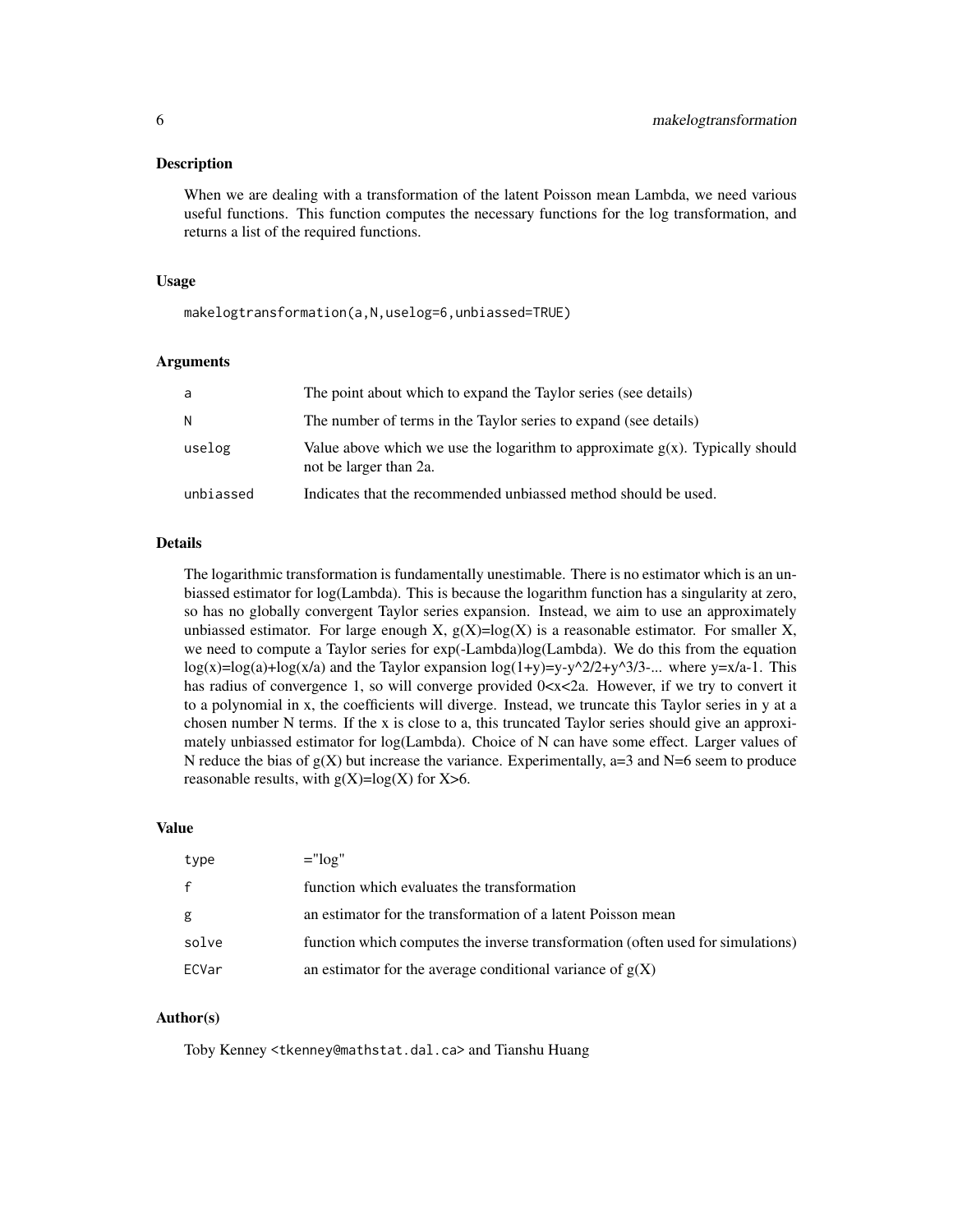#### <span id="page-6-0"></span>Examples

```
logtrans<-makelogtransformation(5,6)
X<-rpois(100,exp(1.4))
gX < -Xfor(i in 1:100){
gX[i]<-logtrans$g(X[i])
}
mean(gX)
var(gX)
logtrans$ECVar(X)
```

```
make_compositional_variance
```
*Converts a covariance matrix to compositional form*

## Description

Given a covariance matrix, removes multiplicative noise

#### Usage

```
make_compositional_variance(Sigma)
make_compositional_min_var(Sigma)
```
#### Arguments

Sigma the uncorrected covariance matrix

## Details

The two functions use different methods. make\_compositional\_variance calculates the variance of compositional data that agrees with Sigma (viewed as a bilinear form) on compositional vectors. That is, the return value Sigma\_c is a symmetric matrix which satisfies t(u)%\*%Sigma\_c%\*%v=t(u)%\*%Sigma%\*%v for any compositional vectors u and v, and also rowSums(Sigma\_c)=0.

## Value

The compositionally corrected covariance matrix.

#### Author(s)

Toby Kenney <tkenney@mathstat.dal.ca> and Tianshu Huang <>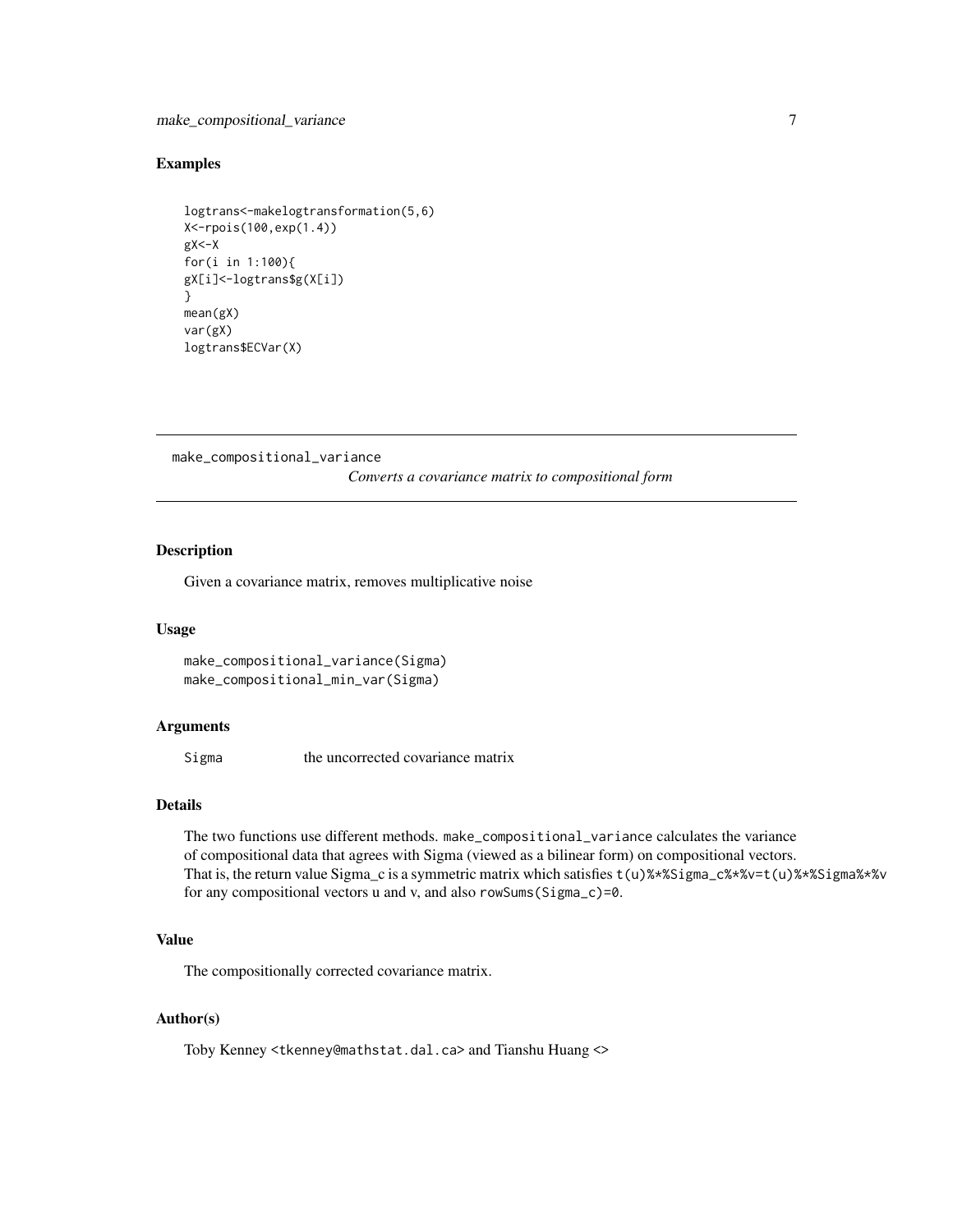#### Examples

```
n < -10p<-5
X<-rnorm(n*p)
dim(X) < -c(n,p)Sigma<-t(X)%*%X/(n-1)
SigmaComp<-make_compositional_variance(Sigma)
SigmaCompMin<-make_compositional_min_var(Sigma)
```
Poisson\_Corrected\_PCA *PCA with Poisson measurement error*

## Description

Estimates the principal components of the latent Poisson means (possibly with transformation) of high-dimensional data with independent Poisson measurement error.

#### Usage

```
Poisson_Corrected_PCA(X,k=dim(X)[2]-1,transformation=NULL,seqdepth=FALSE)
```
### Arguments

|          | Matrix or data frame of count variables                                                            |
|----------|----------------------------------------------------------------------------------------------------|
| k        | Number of principal components to calculate.                                                       |
|          | transformation For estimating the principal components of a transformation of the Poisson<br>mean. |
| segdepth | Indicates what sort of sequencing depth correction should be used (if any).                        |

#### Details

The options for the transformation parameter are:

NULL or "linear" - these perform no transformation.

"log" - this performs a logarithmic transformation

a list of the following functions:

 $f(x)$  - evaluates the function deriv(x) - evaluates the derivative of the function solvefunction(target) evaluates the inverse of the function  $g(x)$  - an estimator for f(lambda) from a Poisson observation x with mean lambda  $CVar(x)$  - an estimator for the conditional variance of  $g(x)$  conditional on lambda from the observed value x

<span id="page-7-0"></span>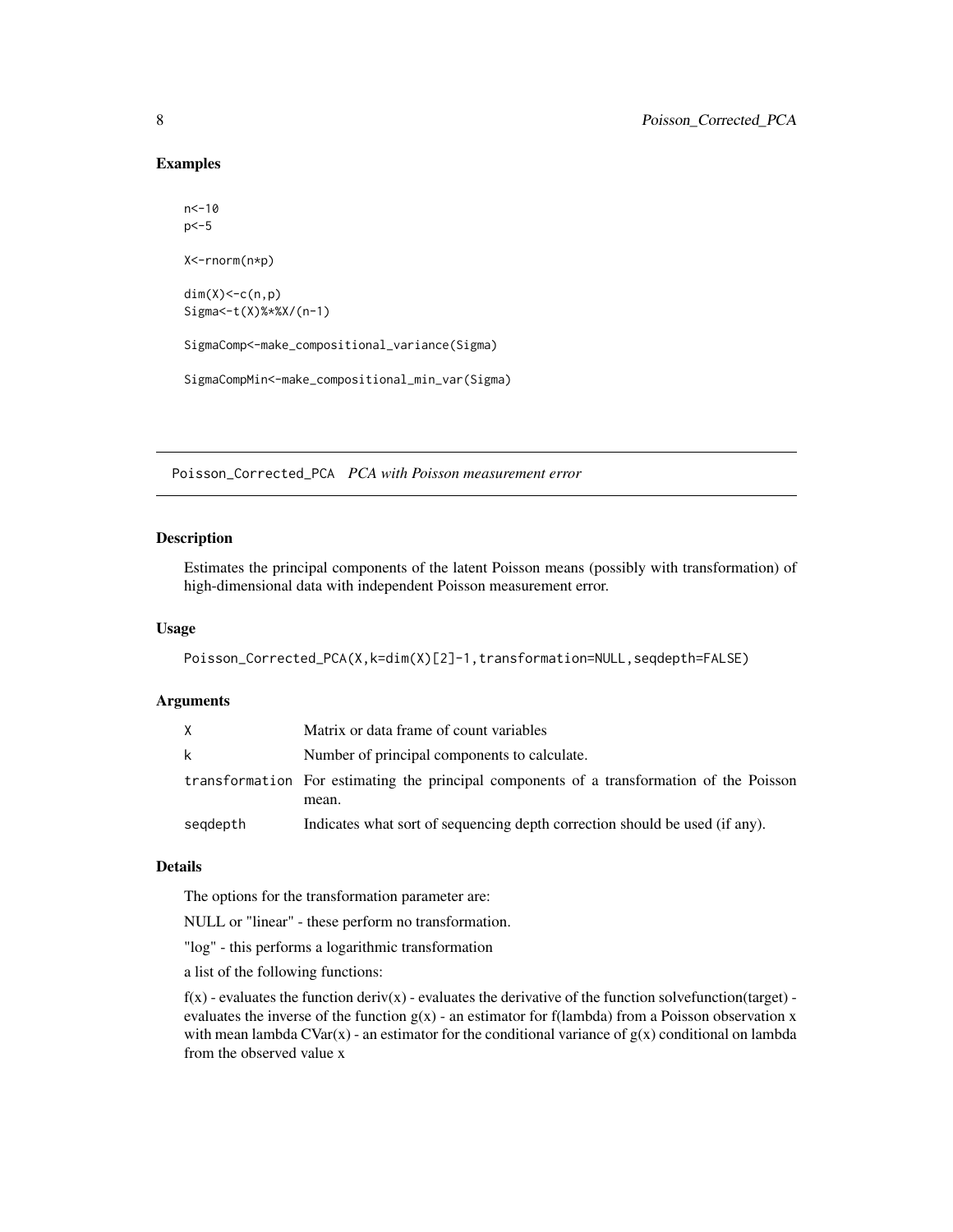the function polynomial\_transformation creates such a list in the case where f is a polynomial using unbiassed estimators for g and CVar. The function makelogtransformation creates an estimator for the logarithmic transformation. The "log" option uses this function with parameters  $a=3$  and  $N=4$ , which from experiments appear to produce reasonable results in most situations.

The options for the seqdepth parameter are:

FALSE - indicating no sequencing depth correction

TRUE - indicating standard sequencing depth correction for linear PCA

"minvar" - uses the minimum covariance estimator for the corrected variance. This subtracts the largest constant from all entries of the matrix, such that the matrix is still non-negative definite.

"compositional" - uses the best compositional variance approximation to the estimated covariance matrix.

The package estimates latent principal components using the methods in http://arxiv.org/abs/1904.11745

## Value

An object of type "princomp" and "transformedprincomp" that has the following components:

| sdev                       | The standard deviation associated to each principal component                                                                                                                                                                                  |
|----------------------------|------------------------------------------------------------------------------------------------------------------------------------------------------------------------------------------------------------------------------------------------|
| loadings                   | The principal component vectors                                                                                                                                                                                                                |
| center                     | The mean of the transformed data                                                                                                                                                                                                               |
| scale                      | A vector of ones of length n                                                                                                                                                                                                                   |
| n.obs                      | The number of observations                                                                                                                                                                                                                     |
| scores                     | The principal scores. For the linear transformation, these are just the projec-<br>tion of the data onto the principal component space. For transformed principal<br>components, these use a combination of likelihood and mean squared error. |
| means                      | The corresponding estimated untransformed Poisson means. This provides a<br>useful diagnostic of the performance in simulation studies. These means should<br>be closer to the true Lambda than the original X data.                           |
| variance                   | The corrected covariance matrix for the transformed latent Sigma.                                                                                                                                                                              |
| non_compositional_variance |                                                                                                                                                                                                                                                |
|                            | The corrected covariance matrix without sequencing depth correction.                                                                                                                                                                           |
| call                       | The function call used                                                                                                                                                                                                                         |

#### Author(s)

Toby Kenney <tkenney@mathstat.dal.ca> and Tianshu Huang <>

#### Examples

```
set.seed(12345)
n<-20 #20 observations
p<-5 #5 dimensions
r < -2 #rank 2
```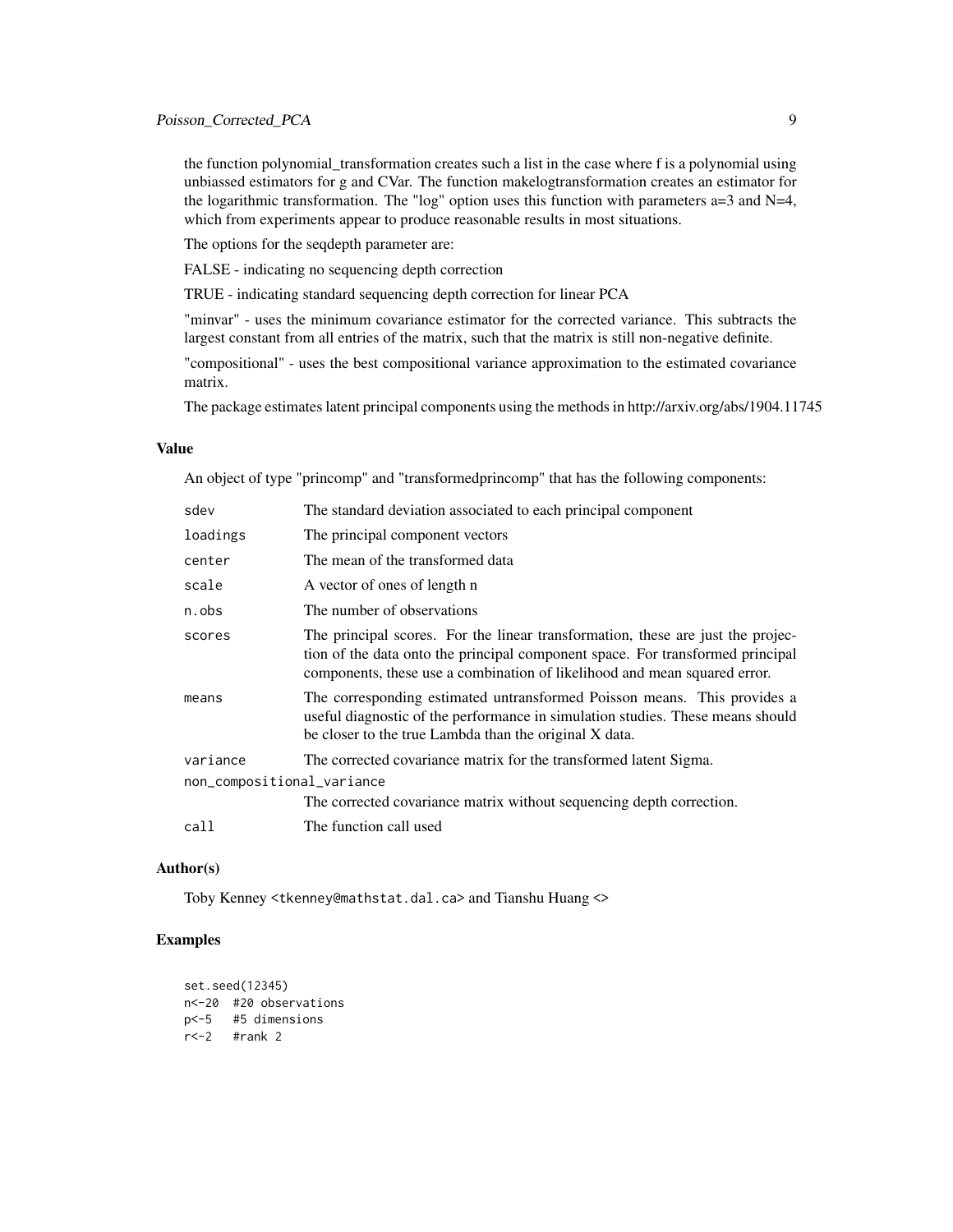```
mean<-10*c(1,3,2,1,1)
Z<-rnorm(n*r)
dim(Z) < - c(n, r)
U<-rnorm(p*r)
dim(U)<-c(r,p)
Latent<-Z%*%U+rep(1,n)%*%t(mean)
X<-rpois(n*p,as.vector(Latent))
dim(X) < -c(n,p)Poisson_Corrected_PCA(X,k=2,transformation=NULL,seqdepth=FALSE)
seqdepth<-exp(rnorm(n)+2)
Xseqdep<-rpois(n*p,as.vector(diag(seqdepth)%*%Latent))
dim(Xseqdep)<-c(n,p)
Poisson_Corrected_PCA(Xseqdep,k=2,transformation=NULL,seqdepth=TRUE)
squaretransform<-polynomial_transformation(c(1,0))
Xexp<-rpois(n*p,as.vector(diag(seqdepth)%*%exp(Latent)))
```
Poisson\_Corrected\_PCA(Xseqdep,k=2,transformation="log",seqdepth="minvar")

polynomial\_transformation

*constructs a polynomial transformation for use with functions from the PoissoncorrectedPCA package.*

#### Description

When we are dealing with a transformation of the latent Poisson mean Lambda, we need various useful functions. This function computes the necessary functions for a polynomial, and returns a list of the required functions.

## Usage

```
polynomial_transformation(coeffs)
```
## **Arguments**

coeffs A vector of coefficents of the polynomial. The constant term should not be included.

<span id="page-9-0"></span>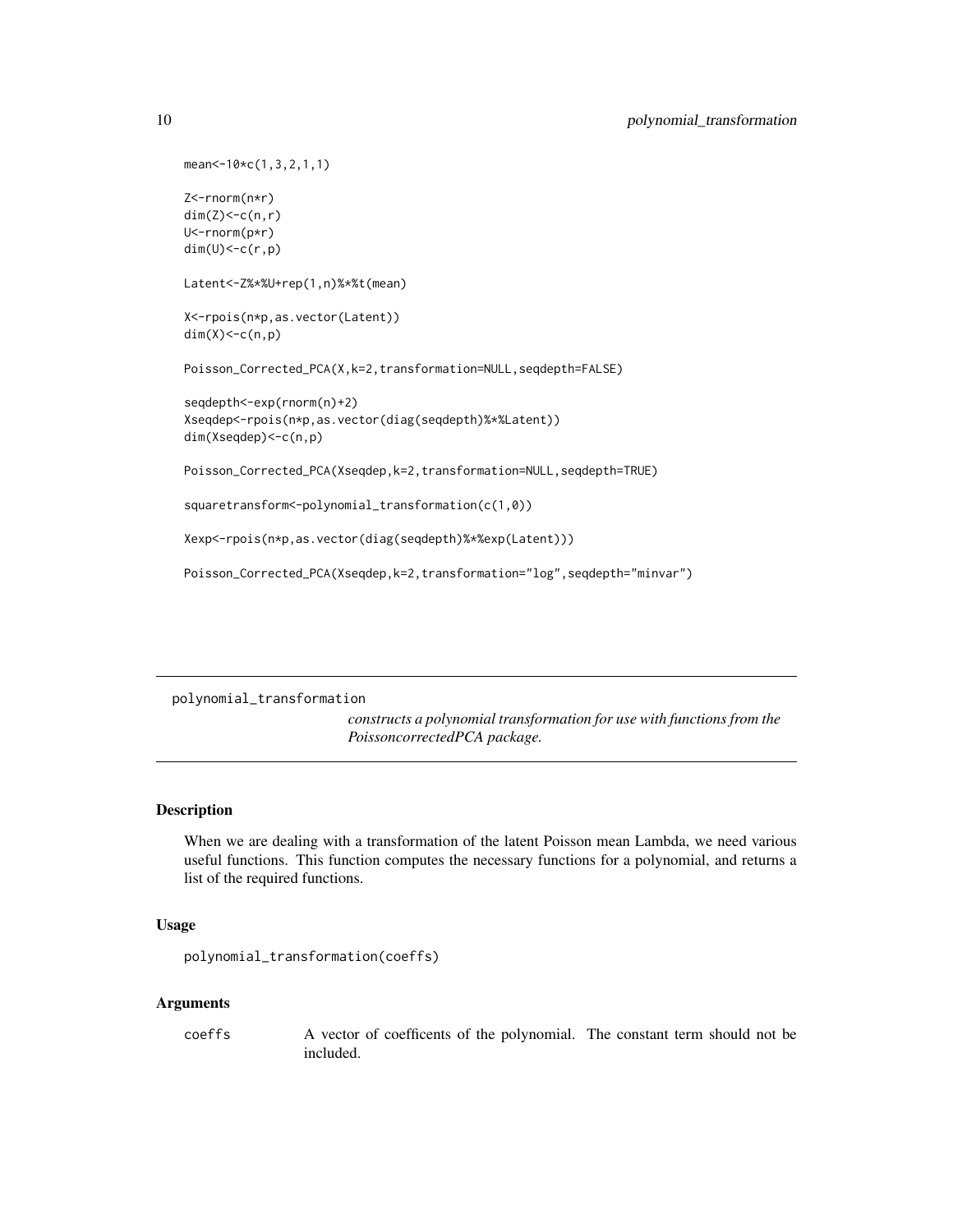## Details

The coefficients of the polynomial should be given in order of decreasing degree, and should not include the constant term. For example "coeffs"=c(1,2,3) refers to the polynomial  $X^3+2*X^2+3*X$ . This function returns a list of functions for dealing with this transformation.

## Value

| $\mathbf{f}$ | evaluates the transformation                                     |
|--------------|------------------------------------------------------------------|
| g            | an estimator for the transformation of a latent Poisson mean     |
| solve        | computes the inverse transformation (often used for simulations) |
| CVar         | an estimator for the conditional variance of $g(X)$              |

## Author(s)

Toby Kenney <tkenney@mathstat.dal.ca> and Tianshu Huang <>

## Examples

```
cubic<-polynomial_transformation(c(1,0,0))
```

```
X<-rpois(100,1.8^3)
gX < -XvarX<-X
for(i in 1:100){
gX[i]<-cubic$g(X[i])
varX[i]<-cubic$CVar(X)
}
mean(gX)
var(gX)
mean(varX)
```